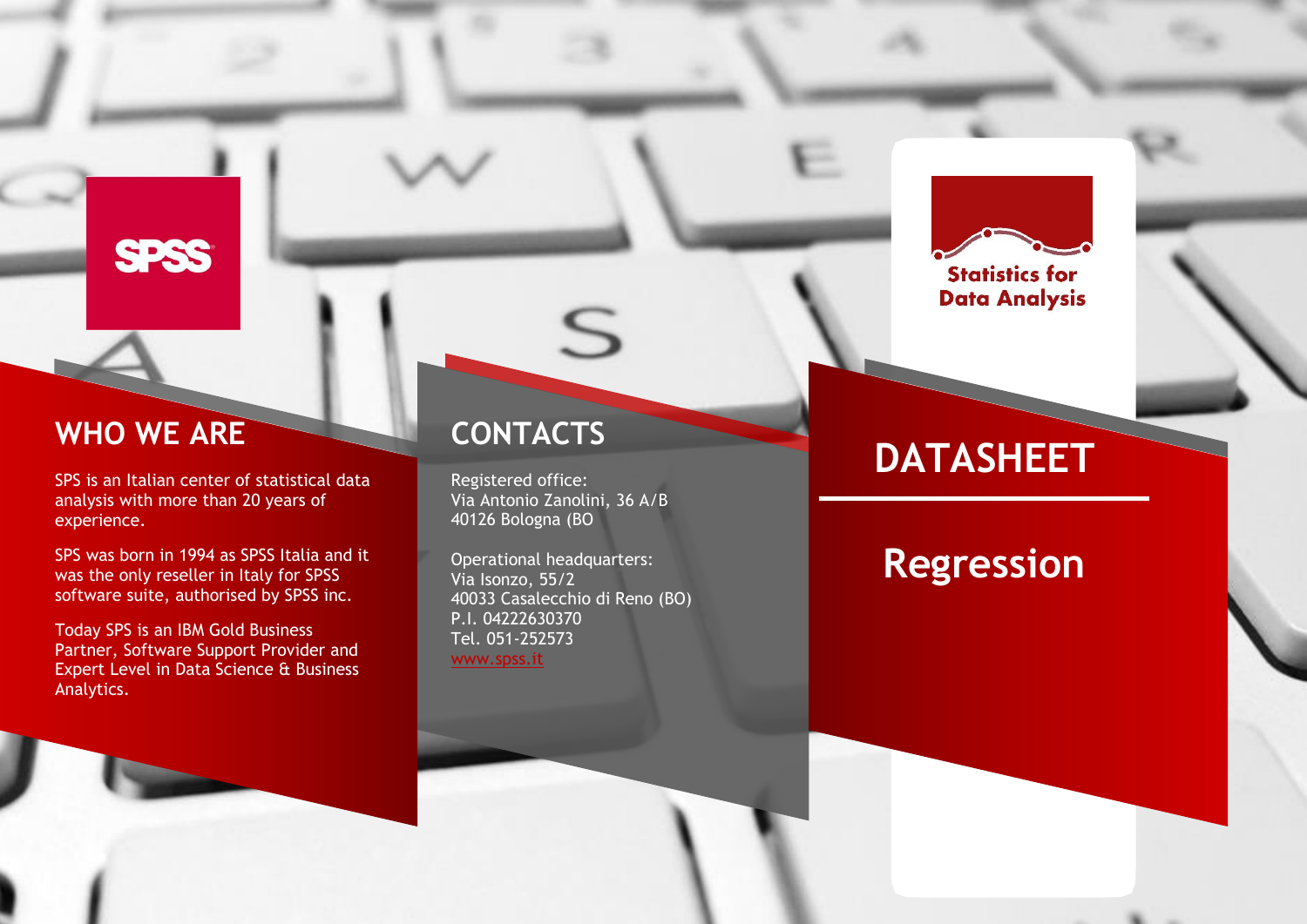**Highlights Statistics for Data Analysis**

- Get support through every step of the analytical process.
- Carry out essential analyses from an intuitive graphical interface.
- Select from more than a dozen integrated products to make specialized analyses faster and easier.

# **Statistics for Data Analysis**

Organizations can solve a wide array of business and research problems with the solution [Statistics for Data Analysis.](https://www.spss.it/statistics-for-data-analysis)

Compared to other statistical software, the solution is easier to use, has a lower total cost of ownership and more comprehensively addresses the entire analytical process, from planning to data collection to analysis, reporting and deployment.

Organizations of all types rely on Statistics for Data Analysis to help increase revenue, outmaneuver competitors, conduct research and make better decisions. With decades of built-in expertise and innovation, it's a leading choice for reliable statistical analysis.

Statistics Base is part of the solution [Statistics for Data Analysis,](https://www.spss.it/statistics-for-data-analysis) which consists of:

- Software license
- Add-On
- SPS Service Program

This comprehensive, easy-to-use solution includes many different procedures and tests to help users solve complex business and research challenges.

SPS S.r.l. P.iva 04222630370

Sede Legale: Via Antonio Zanolini, 36 AB 40126 Bologna (BO) – Sede Operativa: Via Isonzo, 55/2 - 40033 Casalecchio di Reno (BO) Le idee, i concetti e le informazioni contenute in questo documento costituiscono comunicazione riservata e non possono essere usate o duplicate senza autorizzazione La riproduzione di una parte o dell'intero documento senza approvazione di SPS srl è espressamente proibita.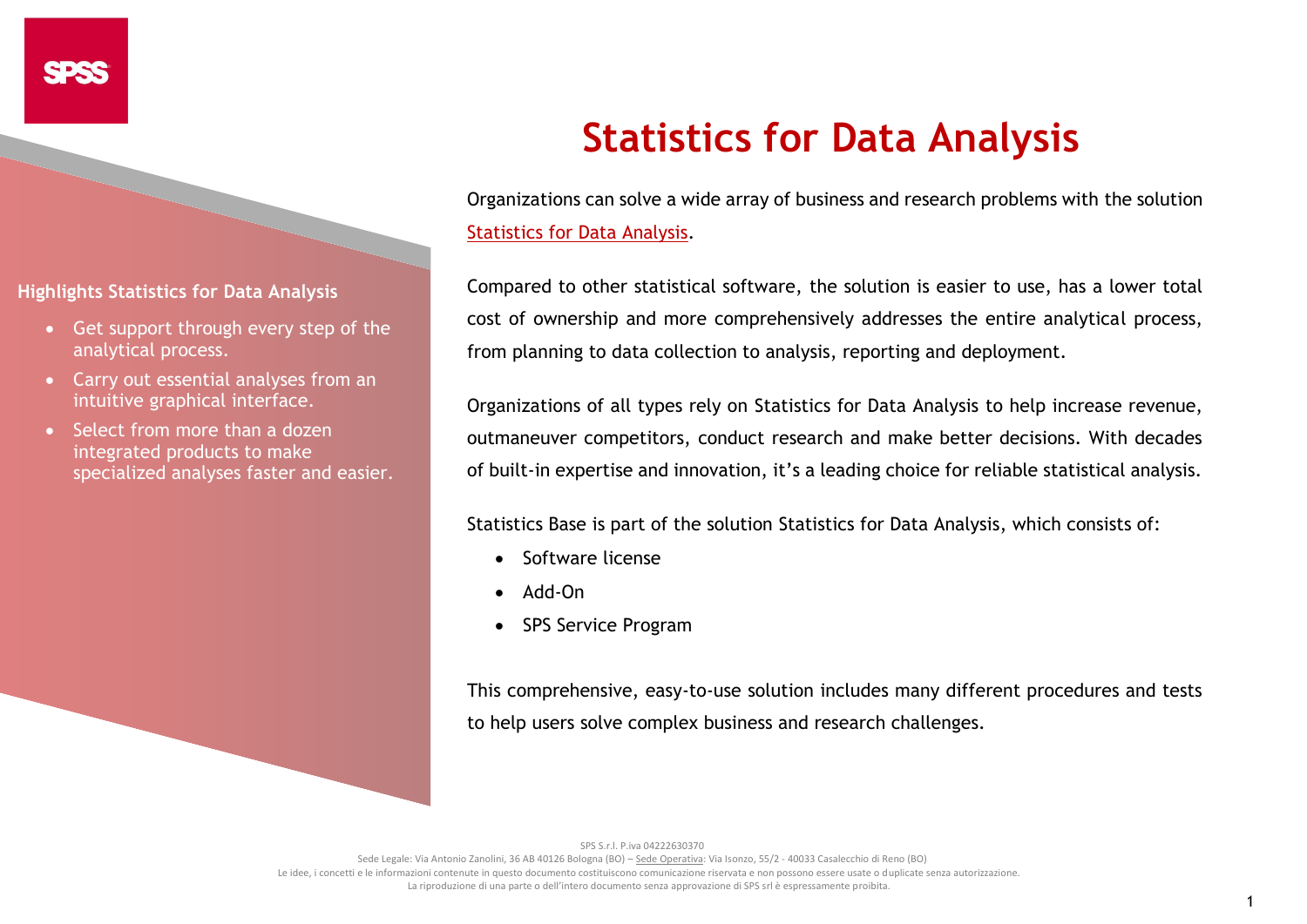**Business Benefit Statistics for Data Analysis**

- Support business decisions with databased analytics for improved outcomes.
- Be more confident in your results by incorporating data from many different sources, including geospatial information, in your analysis and using proven, tested techniques to perform your analysis.
- Save time and effort with capabilities that enable experienced analysts to develop procedures or dialogs that others can use to speed through repetitive tasks.
- Give results greater impact by using visualization capabilities that clearly show others the significance of your findings.

# **Statistics for Data Analysis**

The solution analytical capabilities to meet the analysis requirements of any type of organization, from basic tools for solving common problems to advanced analytical techniques that enable all type of organization to address complex challenges.

Statistics for Data Analysis can help you:

- Analyze your data with new and advanced statistics, including a variety of new features within UNIANOVA methods
- Integrate better with third-party applications, including stronger integration with Microsoft Office
- Save time and effort with productivity enhancements:
	- o More attractive and modern-looking charts in Chartbuilder
	- o New groundbreaking features in Statistics Amos 25
	- o Data and syntax editor enhancements
	- o Accessibility improvements for the visually impaired
	- o Updated merge user interface
	- o Simplified toolbars

Statistics for Data Analysis can access quickly, manage and analyze any kind of dataset,

including survey data, corporate databases or data downloaded from the web.

In addition, the software can process Unicode data. This eliminates variability in data due to language-specific encoding and enables your organization to view, analyze and share data written in multiple languages.

SPS S.r.l. P.iva 04222630370

Sede Legale: Via Antonio Zanolini, 36 AB 40126 Bologna (BO) – Sede Operativa: Via Isonzo, 55/2 - 40033 Casalecchio di Reno (BO) Le idee, i concetti e le informazioni contenute in questo documento costituiscono comunicazione riservata e non possono essere usate o duplicate senza autorizzazione. La riproduzione di una parte o dell'intero documento senza approvazione di SPS srl è espressamente proibita.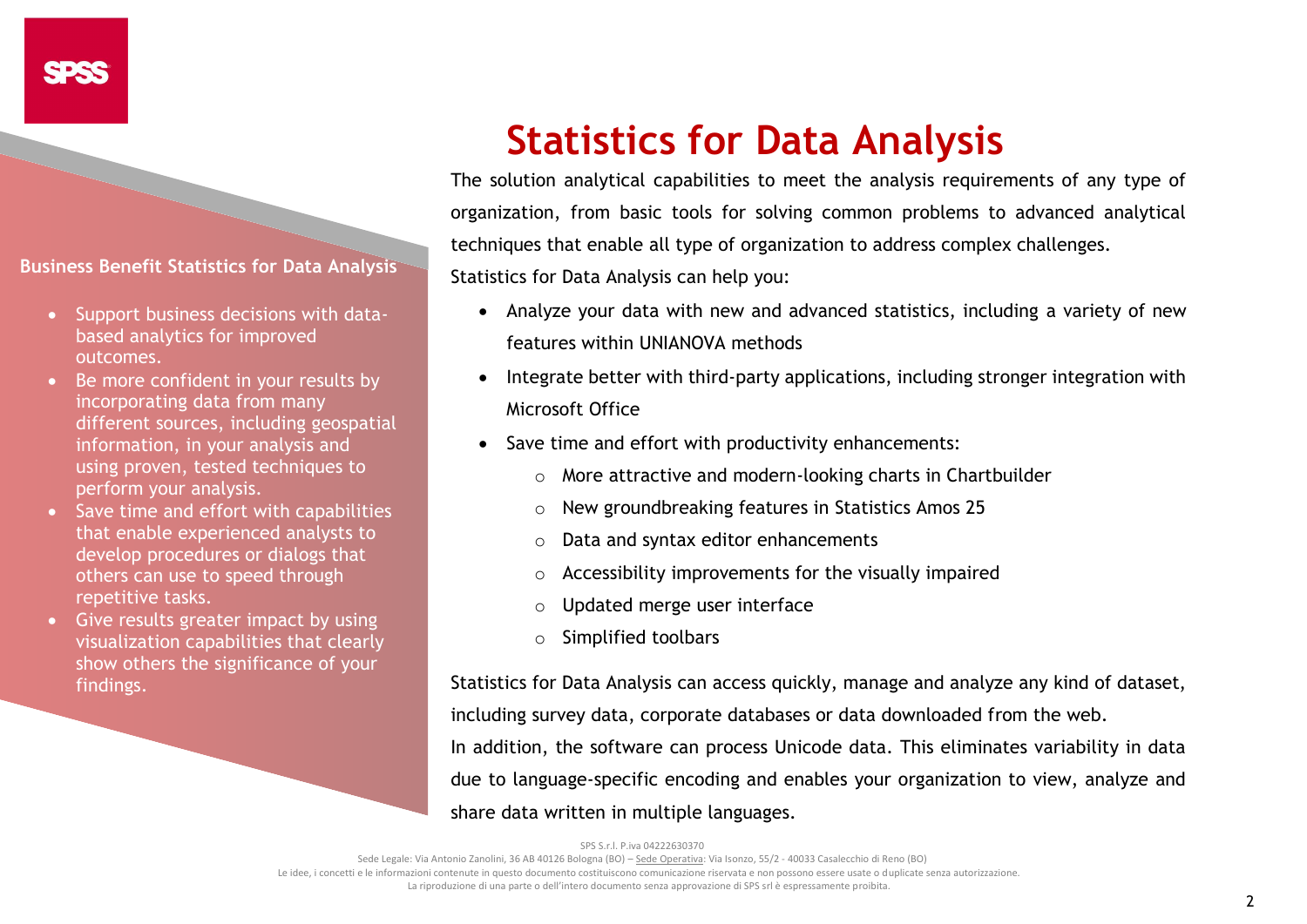# **Statistics Regression** Datasheet

# Apply more sophisticated models to your data using a wide range of nonlinear regression procedures

Use the range of nonlinear modeling procedures in Statistics Regression to apply more sophisticated models to your data, whether you work in business, academia or government.

# Predict categorical outcomes with more than two categories

With multinomial logistic regression (MLR), you are free from constraints such as yes/no answers. For example, you can model which factors predict if the customer buys product A, product B or product C.

# Easily classify your data into two groups

Use binary logistic regression to predict dichotomous variables such as buy or not buy and vote or not vote. This procedure offers stepwise methods to select the main and interaction effects that best predict your response variable.

# Control your model

Have more control over your model and your model expression by using constrained and unconstrained nonlinear regression procedures. These procedures provide two methods for estimating parameters of nonlinear models. The Levenberg-Marquardt algorithm analyzes unconstrained models. The sequential quadratic programming algorithm enables you to specify constraints on parameter estimates, provide your own loss function, and get bootstrap estimates of standard errors.

SPS S.r.l. P.iva 04222630370

Sede Legale: Via Antonio Zanolini, 36 AB 40126 Bologna (BO) – Sede Operativa: Via Isonzo, 55/2 - 40033 Casalecchio di Reno (BO) Le idee, i concetti e le informazioni contenute in questo documento costituiscono comunicazione riservata e non possono essere usate o duplicate senza autorizzazione

La riproduzione di una parte o dell'intero documento senza approvazione di SPS srl è espressamente proibita.

- Predict categorical outcomes with more than two categories.
- Easily classify your data into two groups.
- Estimate the parameters of nonlinear models.
- Give more weight to measurements within a series.
- Control correlations between predictor variables and error terms.
- Evaluate the value of stimuli.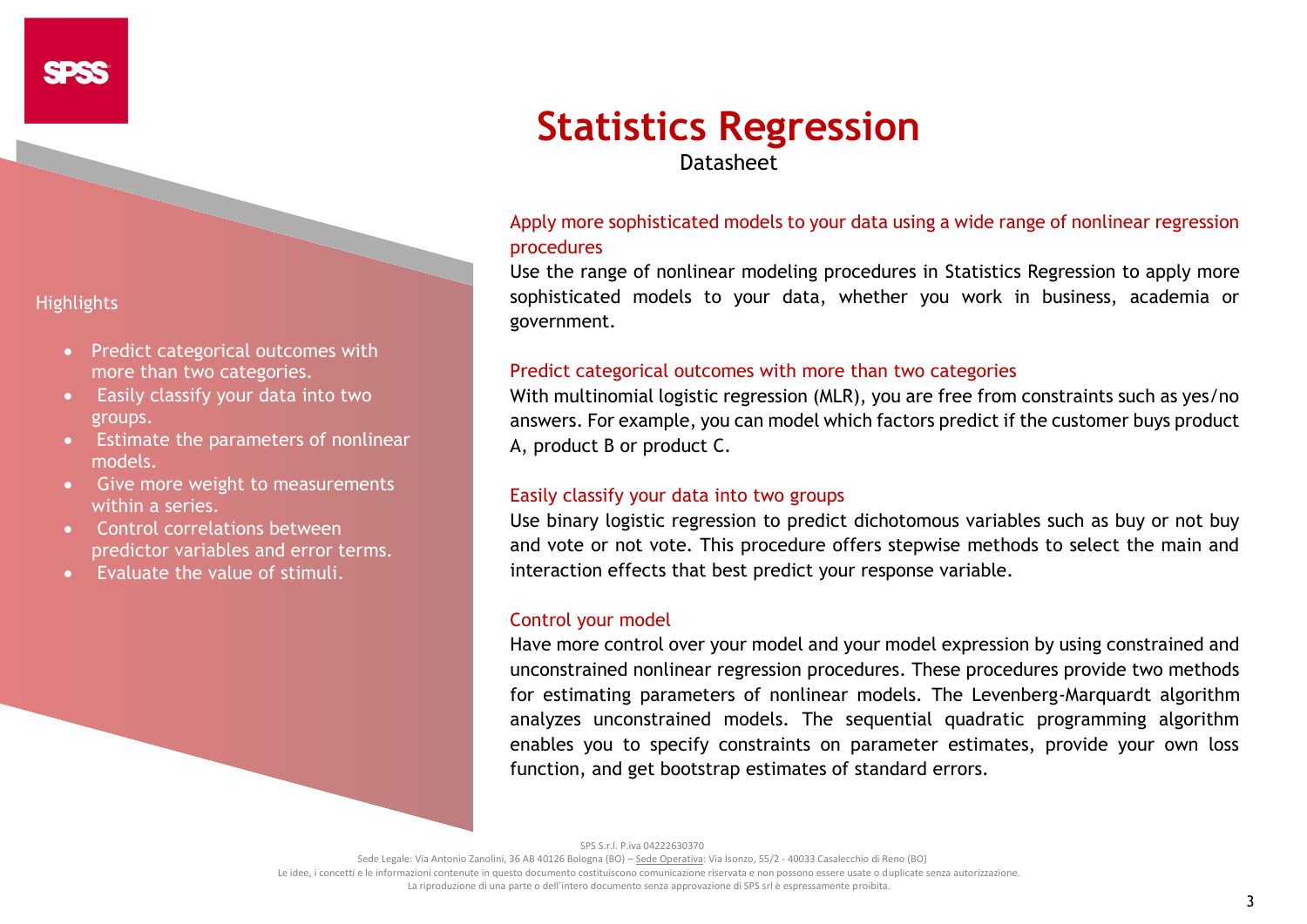# **Statistics Regression**

Datasheet

# Use alternative procedures to meet assumptions

When your data do not meet the statistical assumptions for ordinary least squares, use weighted least squares (WLS) or two-stage least squares (2SLS). Give more weight to measurements within a series by using WLS, and use 2SLS to control for correlations between predictor variables and error terms that often occur with timebased data.

# Find the best stimuli

Perform probit and logit response modeling to analyze the potency of responses to stimuli, such as medicine doses, prices or incentives. Probit evaluates the value of the stimuli using a logit or probit transformation of the proportion responding.

Our suite of statistical software is now available in three editions: IBM SPSS Statistics Standard, IBM SPSS Statistics Professional and IBM SPSS Statistics Premium. By grouping essential capabilities, these editions provide an efficient way to ensure that your entire team or department has the features and functionality they need to perform the analyses that contribute to your organization's success.

SPSS Regression is available for installation as client-only software but, for greater performance and scalability, a server-based version is also available.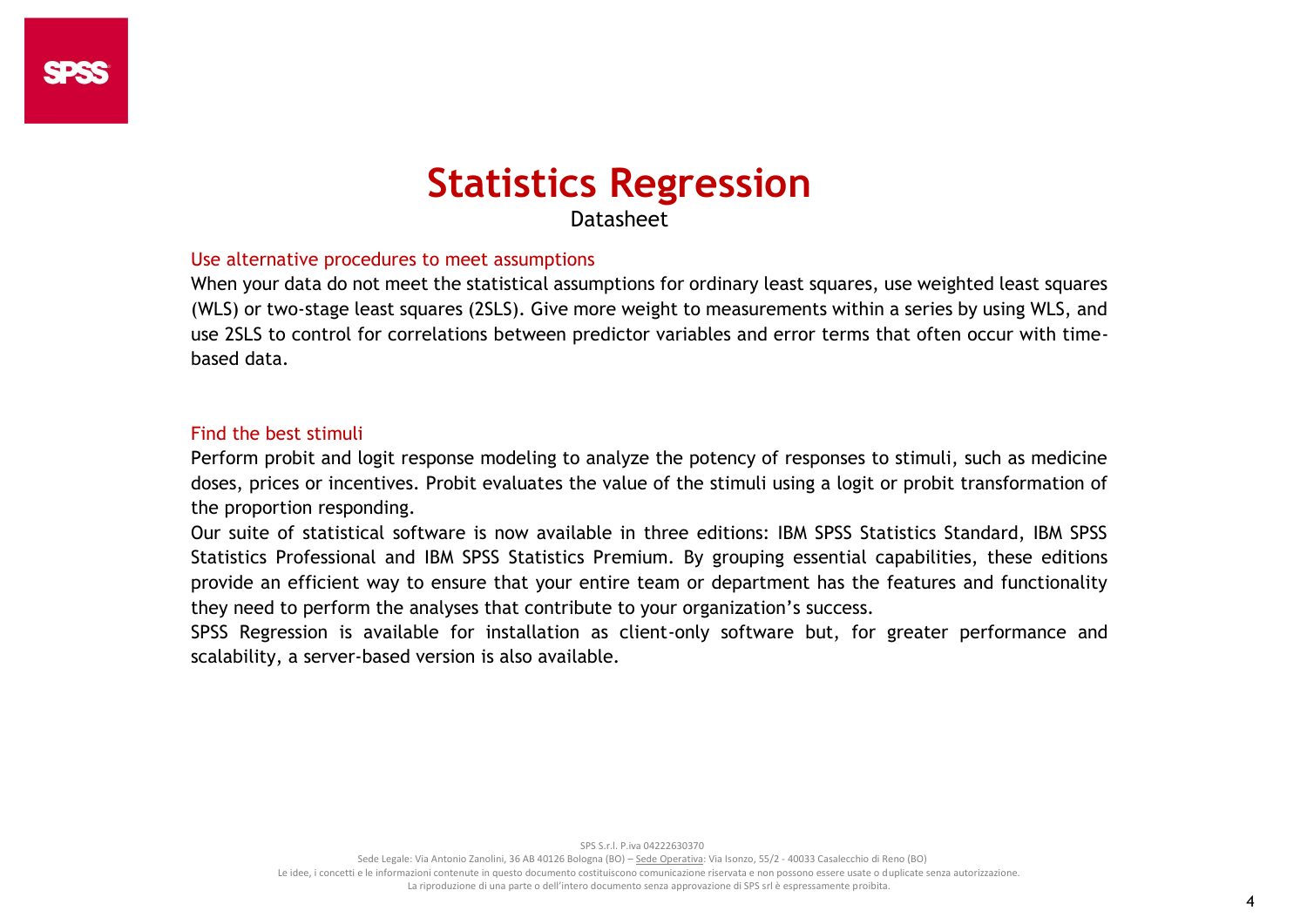# **Statistics Regression Features**

#### **Multinomial logistic regression (MLR)**

Regresses a categorical dependent variable with more than two categories on a set of independent variables

- Control the values of the algorithm-tuning parameters using the CRITERIA subcommand
- Include interaction terms
- Customize hypotheses by directly specifying null hypotheses as linear combinations of parameters, using the TEST subcommand
- Specify the dispersion scaling value by using the SCALE subcommand
- Build equations with or without a constant
- Use a confidence interval for odds ratios
- Save the following statistics: Predicted probability, predicted response category, probability of the predicted response category, and probability of the actual response category
- Specify the reference category in the dependent variables
- Handle very large problems
- Find the best predictor from dozens of possible predictors using stepwise functionality
	- o Find predictors using forward entry, backward elimination, forward stepwise, or backward stepwise
	- o Opt to select a rule for effect entry or removal from the analysis
	- o Base entry or removal on satisfying the hierarchy requirement for all effects, for factor-only effects, or for satisfying the containment requirement for all effects
	- $\circ$  Optionally, perform entry or removal without satisfying the hierarchy or containment requirement for any effects in the model
- Use Score and Wald methods, which help you more quickly reach results if you have a large number of predictors
- Assess model fit using Akaike information criterion (AIC) and Bayesian information criterion (BIC; also called Schwarz Bayesian Criterion, or SBC)
- Choose from the following diagnostics for the classification table:
- o Percent concordance
- o Percent ties
- o Percent discordance
- o C-value for logistic mode
- o Somer's D
- o Gamma
- o Tau-a statistics

#### **Binary logistic regression**

Regresses a dichotomous dependent variable on a set of independent variables

- Use forward/backward stepwise and forced entry modelling
- Transform categorical variables by using deviation contrasts, simple comparison, difference (reverse Helmert) contrasts, Helmert contrasts, polynomial contrasts, comparison of adjacent categories, user-defined contrasts, or indicator variables
- Select criteria for model building: Probability of score statistic for entry, probability of Wald, or likelihood ratio statistic for removal
- Save the following statistics: Predicted probability and group, residuals, deviance values, logit, Studentized and standardized residuals, leverage value, analog of Cook's influence statistic, and difference in Beta
- Export the model using XML

#### **Constrained nonlinear regression (CNLR)**

Uses linear and nonlinear constraints on any combination of parameters

- Save predicted values, residuals, and derivatives
- Choose numerical or user-specified derivatives

#### **Nonlinear regression (NLR)**

Estimates models with arbitrary relationships between independent and dependent variables using iterative estimation algorithms

- Specify loss function options
- Use bootstrap estimates of standard errors

Sede Legale: Via Antonio Zanolini, 36 AB 40126 Bologna (BO) – Sede Operativa: Via Isonzo, 55/2 - 40033 Casalecchio di Reno (BO)

Le idee, i concetti e le informazioni contenute in questo documento costituiscono comunicazione riservata e non possono essere usate o duplicate senza autorizzazione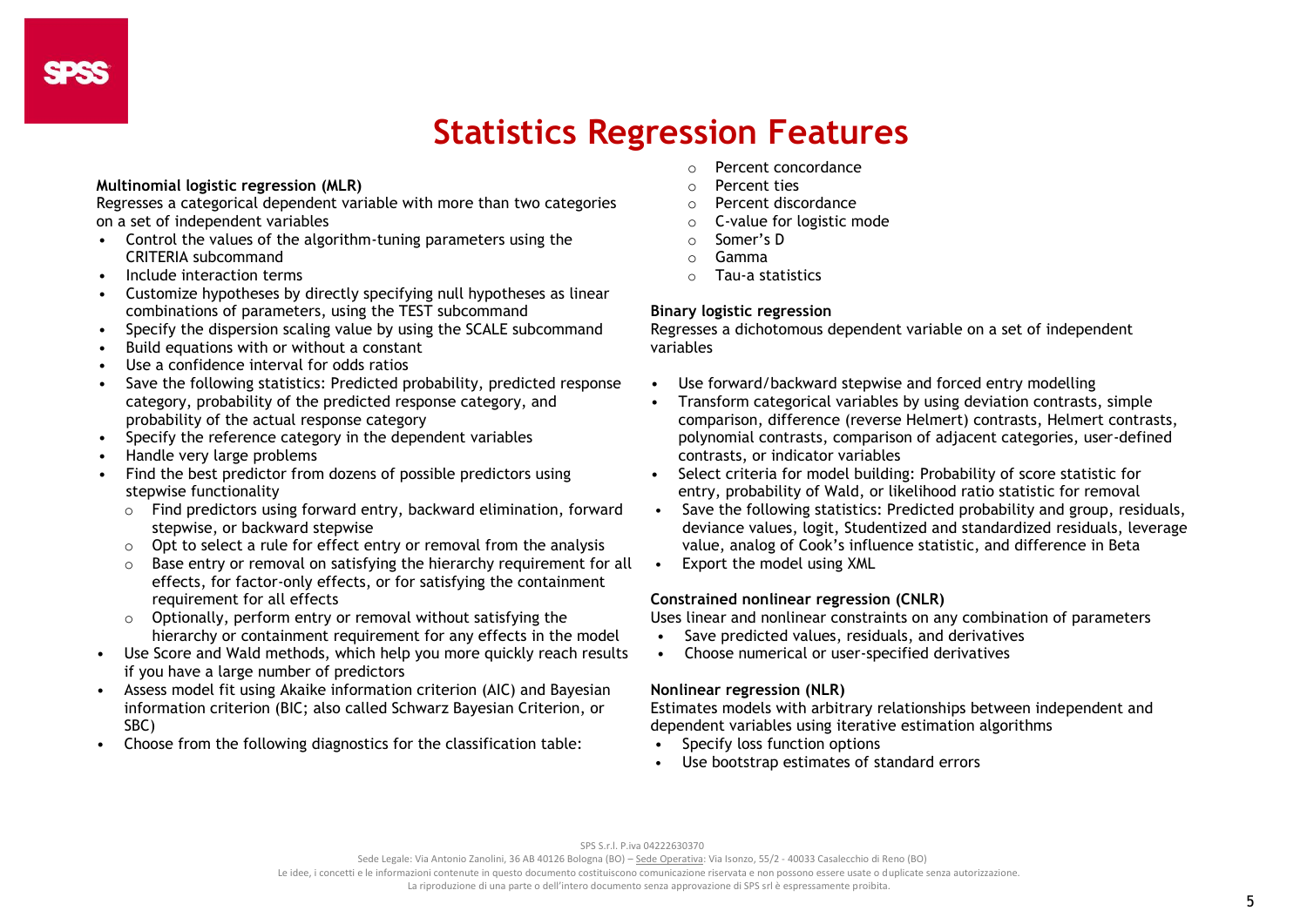#### **Weighted least squares (WLS)**

Gives more weight to measurements within a series

- Calculate weights based on source variable and Delta values or apply from an existing series
- Select output for calculated weights: Log-likelihood functions for each value of Delta; R, R2, adjusted R2, standard errors, analysis of variance, and *t* tests of individual coefficient for Delta value with maximized log-likelihood function• Display output in pivot tables

#### **Two-stage least squares (2SLS)**

Helps control for correlations between predictor variables and error terms

- Use structural equations and instrumental variables
- Set control for correlations between predictor variables and error terms
- Display output in pivot tables

#### **Probit**

Evaluates the value of stimuli using a logit or probit transformation of the proportion responding

- Transform predictors: Base 10, natural, or user-specified base
- Allow for natural response rate estimates or specify them
- Use algorithm control parameters: Convergence, iteration limit, and heterogeneity criterion probability
- Select from the following statistics: Frequencies, fiducial confidence intervals, relative median potency, test of parallelism, plots of observed probits, or logits
- Display output in pivot tables

SPS S.r.l. P.iva 04222630370

Sede Legale: Via Antonio Zanolini, 36 AB 40126 Bologna (BO) – Sede Operativa: Via Isonzo, 55/2 - 40033 Casalecchio di Reno (BO) Le idee, i concetti e le informazioni contenute in questo documento costituiscono comunicazione riservata e non possono essere usate o duplicate senza autorizzazione. La riproduzione di una parte o dell'intero documento senza approvazione di SPS srl è espressamente proibita.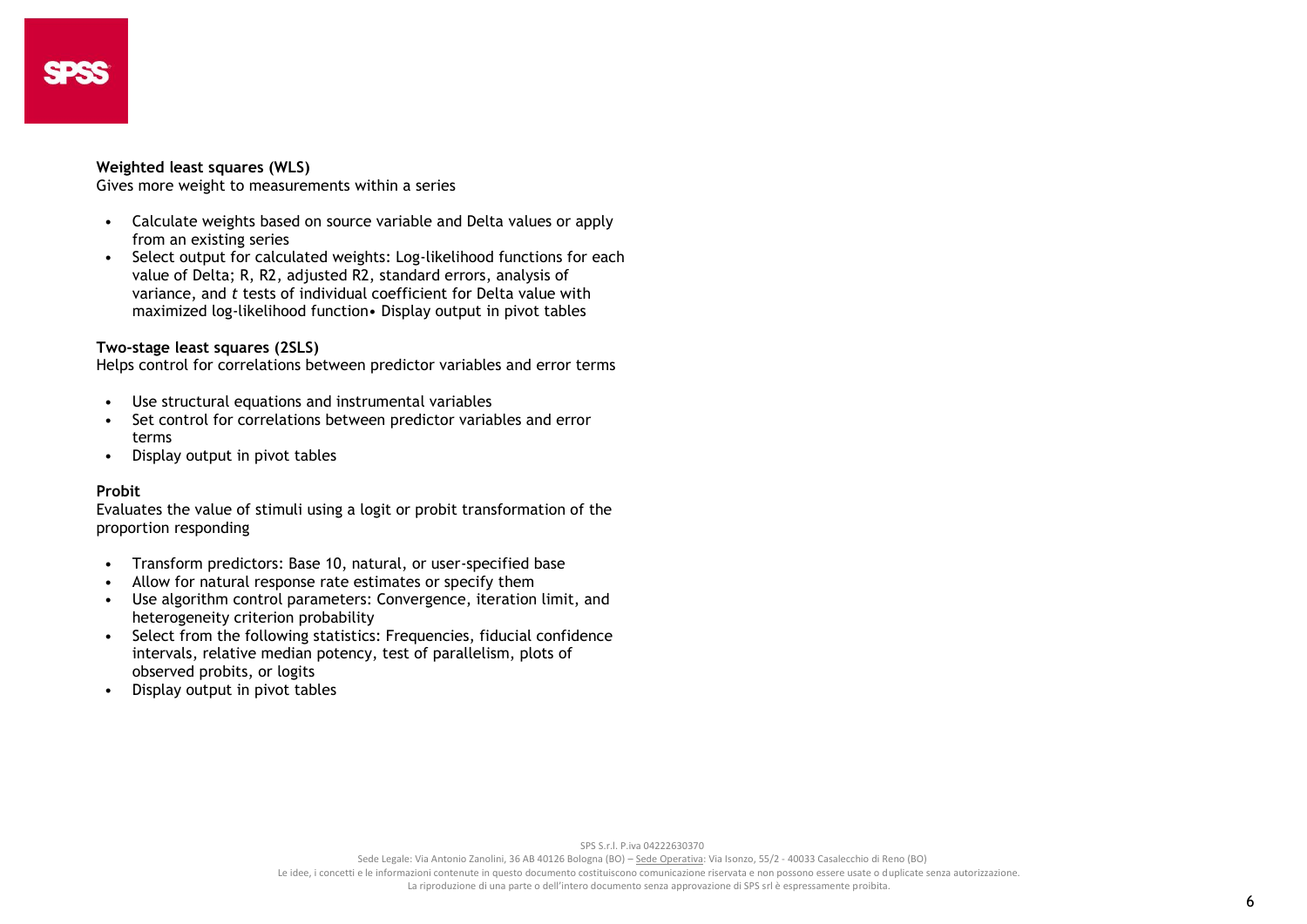### **Statistics for Data Analysis solution**

Add more analytical power, as you need it, with optional modules and stand-alone software from the Statistics for Data Analysis family.

## **Statistics Base**

Statistics Base includes the core capabilities to take the analytical process from start to finish. It is easy to use and includes a broad range of procedures and techniques to increase revenue, outperform competitors, conduct research and make better decisions.

# **Statistics Advanced**

Statistics Advanced includes these powerful multivariate techniques: generalized linear models (GENLIN), generalized estimating equations (GEE), mixed level models, general linear mixed models (GLMM), variance component estimation, MANOVA, Kaplan-Meier estimation, Cox regression, hiloglinear, loglinear and survival analysis.

# **Statistics Bootstrapping**

Statistics Bootstrapping enables researchers and analysts to use bootstrapping techniques on a number of tests contained in Statistics for Data Analysis modules. This provides an efficient way to ensure that your models are stable and reliable. With Statistics Bootstrapping, you can reliably estimate the standard errors and confidence intervals of a population parameter like a mean, median, proportion, odds ratio, correlation coefficient, regression coefficient and numerous.

# **Statistics Categories**

Unleash the full potential of your categorical data through perceptual maps with optimal scaling and dimension reduction techniques. This add-on module provides you with everything you need to analyze and interpret multivariate data and their relationships more completely.

# **Statistics Complex Samples**

Incorporate complex sample designs into data analysis for more accurate analysis of complex sample data. Statistics Complex Samples, with specialized planning tools and statistics, reduces the risk of reaching incorrect or misleading inferences for stratified, clustered or multistage sampling.

# **Statistics Conjoint**

Statistics Conjoint helps market researchers develop successful products. By performing conjoint analysis, you learn what product attributes are important in the consumer's mind and what the most preferred attribute levels are, and can perform pricing studies and brand equity studies.

# **Statistics Tables**

Use Statistics Tables to present survey, customer satisfaction, polling and compliance reporting results. Features such as a table builder preview, included inferential statistics and data management capabilities make it easy to clearly communicate your results.

Sede Legale: Via Antonio Zanolini, 36 AB 40126 Bologna (BO) – Sede Operativa: Via Isonzo, 55/2 - 40033 Casalecchio di Reno (BO) Le idee, i concetti e le informazioni contenute in questo documento costituiscono comunicazione riservata e non possono essere usate o duplicate senza autorizzazione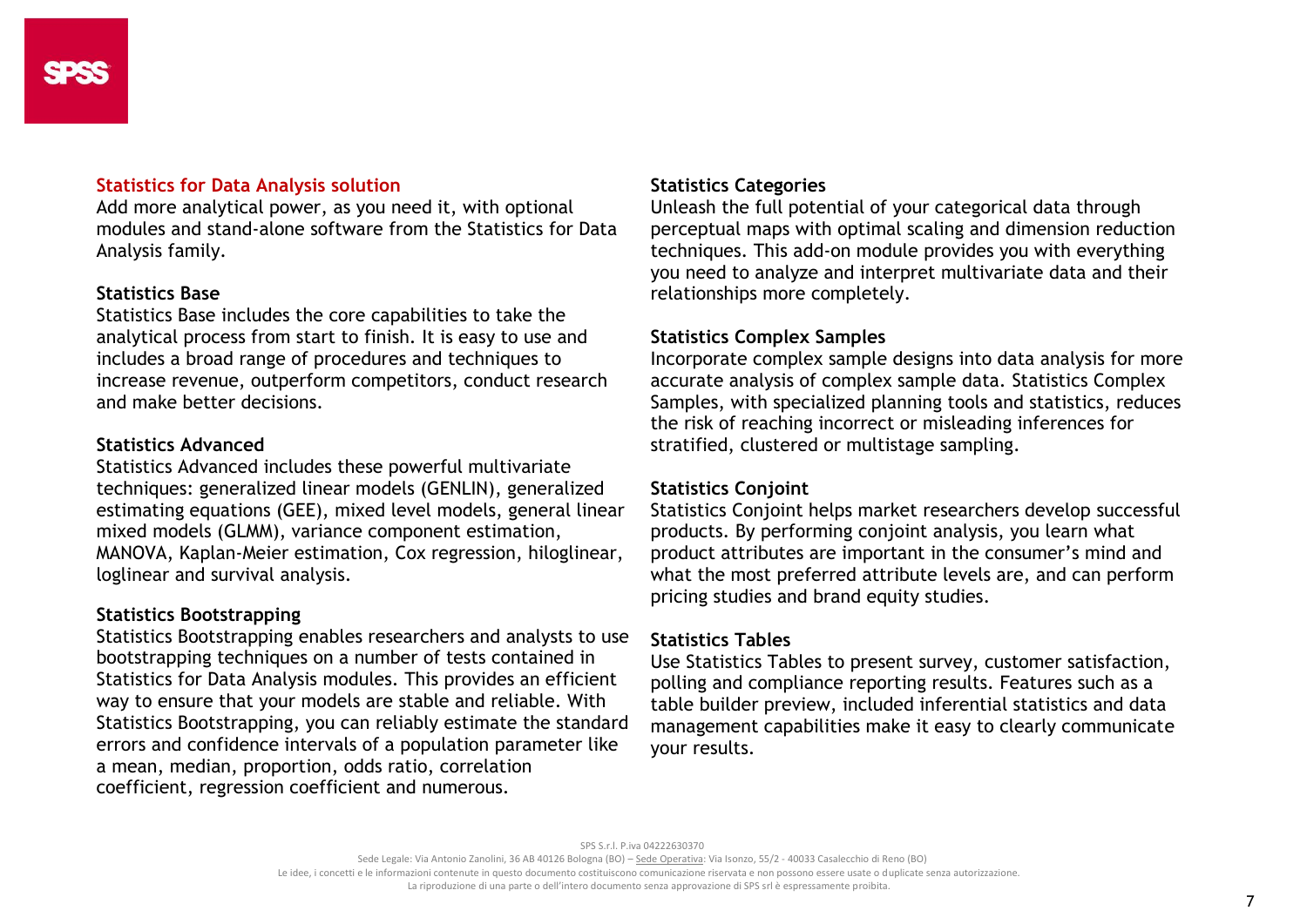### **Statistics Preparation**

With Statistics Preparation, you gain several procedures that facilitate the data preparation process. This add-on module enables you to easily identify suspicious and invalid cases, variables and data values; view patterns of missing data; summarize variable distributions to get your data ready for analysis; and more accurately work with algorithms designed for nominal attributes.

## **Statistics Decision Trees**

Create highly visual classification and decision trees directly within Statistics for Data Analysis for segmentation, stratification, prediction, data reduction and variable screening, interaction identification, category merging and discretizing continuous variables. Highly visual trees enable you to present results in an intuitive manner.

### **Statistics Direct Marketing**

Statistics Direct Marketing helps marketers perform various kinds of analyses easily and confidently, without requiring a detailed understanding of statistics. They can conduct recency, frequency and monetary value (RFM) analysis, cluster analysis, and prospect profiling. They can also improve marketing campaigns through postal code analysis, propensity scoring, and control package testing. And they can easily score new customer data and access pre-built models.

# **Statistics Exact Tests**

Statistics Exact Tests always provides you with correct p values, regardless of your data structure, even if you have a small number of cases, have subset your data into fine breakdowns or have variables where 80 percent or more of the responses are in one category.

# **Statistics Forecasting**

Improve forecasting with complete time-series analyses, including multiple curve-fitting, smoothing models, methods for estimating autoregressive functions and temporal causal modeling. Use the Expert Modeler to automatically determine

which ARIMA (autoregressive integrated moving average) process or exponential smoothing model best fits your timeseries and independent variables, eliminating selection through trial and error.

### **Statistics Missing Values**

If values are missing from your data, this module may find some relationships between the missing values and other variables. In addition, the missing values module can estimate what the value would be if data weren't missing.

#### **Statistics Neural Networks**

Use the Statistics Neural Networks module to model complex relationships between inputs and outputs or to discover patterns in your data. Choose from algorithms that can be used for classification (categorical outcomes) and prediction (numerical outcomes). The two available algorithms are Multilayer Perceptron and Radial Basis Function.

SPS S.r.l. P.iva 04222630370

Sede Legale: Via Antonio Zanolini, 36 AB 40126 Bologna (BO) – Sede Operativa: Via Isonzo, 55/2 - 40033 Casalecchio di Reno (BO)

Le idee, i concetti e le informazioni contenute in questo documento costituiscono comunicazione riservata e non possono essere usate o duplicate senza autorizzazione

La riproduzione di una parte o dell'intero documento senza approvazione di SPS srl è espressamente proibita.